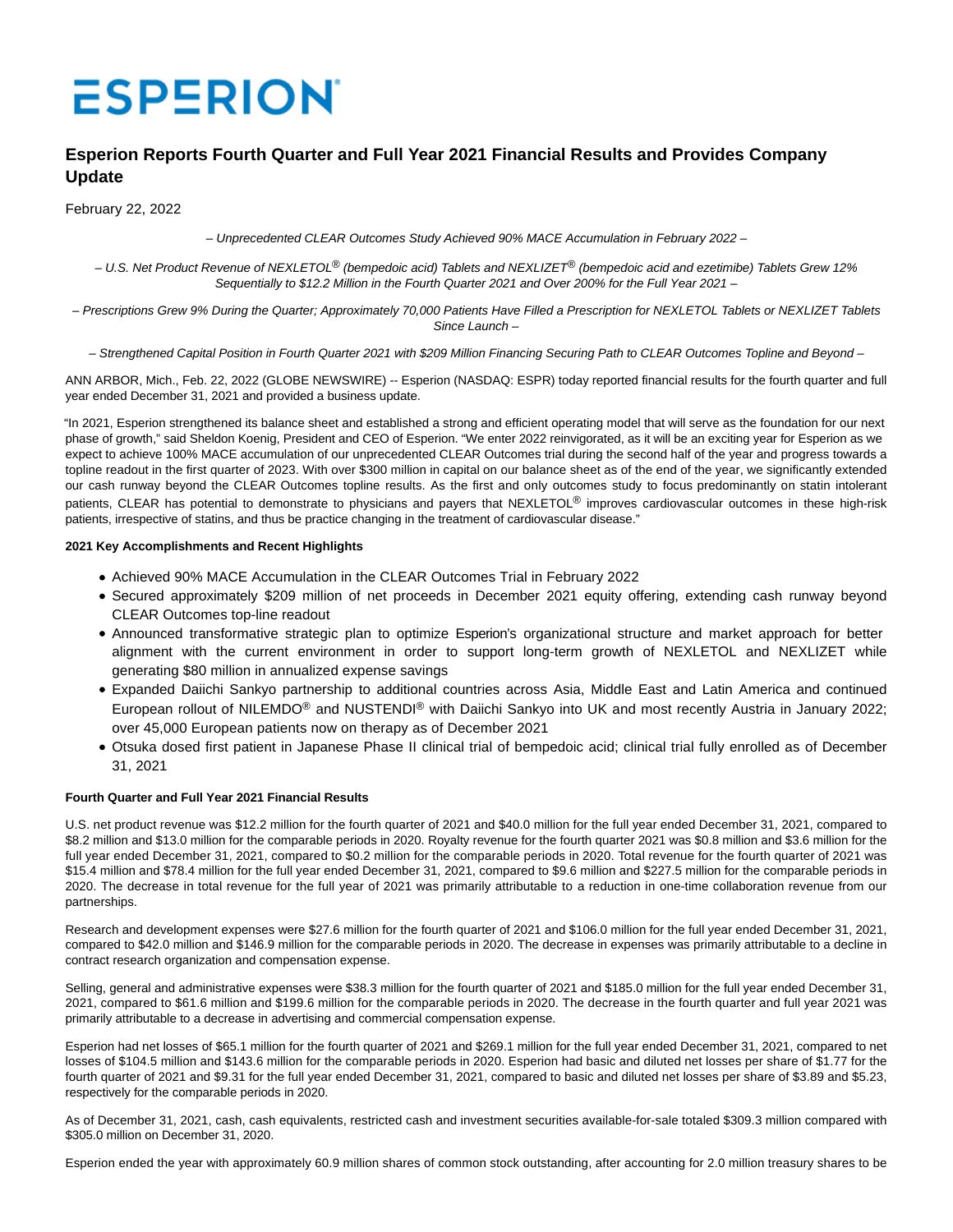purchased in the prepaid forward transaction as part of the convertible debt financing.

# **2022 Financial Outlook**

Research and Development expenses for the full year 2022 are expected to be \$100 million to \$110 million. Selling, General and Administrative expenses for the full year 2022 are expected to be \$120 million to \$130 million.

Esperion expects full-year 2022 operating expenses to be approximately \$220 million to \$240 million, inclusive of \$25 million of non-cash, stock-based compensation expense.

#### **Conference Call and Webcast Information**

Esperion will host a conference call and webcast today, February 22, 2022, at 8:00 A.M. Eastern Time to discuss fourth quarter and full year 2021 financial results and provide a company update. The call can be accessed by dialing **877-831-3840** (domestic) or **253-237-1184** (international) five minutes prior to the start of the call and providing the access code **7349619**.

A live audio webcast can be accessed on the investors and media section of the Esperion website at investor.esperion.com. Access to the webcast replay will be available approximately two hours after completion of the call and will be archived on the Esperion website for approximately 90 days.

#### **CLEAR Cardiovascular Outcomes Trial**

The effect of bempedoic acid on cardiovascular morbidity and mortality has not been determined. Esperion initiated a global cardiovascular outcomes trial (CVOT) to assess the effects of bempedoic acid on the occurrence of major cardiovascular events in patients with, or at high risk for, cardiovascular disease (CVD) who are only able to tolerate less than the lowest approved daily starting dose of a statin and are considered "statin averse." The CVOT — known as CLEAR Cardiovascular Outcomes Trial — is an event-driven, global, randomized, double-blind, placebo-controlled study that completed enrollment in August 2019 of over 14,000 patients with hypercholesterolemia and high CVD risk at over 1,200 sites in 32 countries.

# **Esperion Therapeutics**

Esperion works hard to make our medicines easy to get, easy to take and easy to have. We discover, develop, and commercialize innovative medicines and combinations to lower cholesterol, especially for patients whose needs aren't being met by the status quo. Our entrepreneurial team of industry leaders is inclusive, passionate and resourceful. We are singularly focused on managing cholesterol so you can improve your health easily. Esperion commercializes NEXLETOL® (bempedoic acid) and NEXLIZET® (bempedoic acid and ezetimibe) Tablets and is the leader in the development of convenient oral, once-daily non-statin LDL-cholesterol lowering drugs for patients with high levels of bad cholesterol. For more information, please visit www.esperion.com and follow us on Twitter at [www.twitter.com/EsperionInc.](https://www.globenewswire.com/Tracker?data=nuUVHNbbLhesSVGfV7wG5GGMPzqDQ4nj6vJfgj5pu-Z4sjhPhNM_Z8_KR3B_PwE0efbI-hotBJIPu8jlfLFqbDpuTDMmZOMVXwZ7CjDRfVccYS94Bo7XgkvO-KgzgyrU)

# **Esperion Therapeutics' Commitment to Patients with Hyperlipidemia**

High levels of LDL-C can lead to a build-up of fat and cholesterol in and on artery walls (known as atherosclerosis), potentially leading to cardiovascular events, including heart attack and stroke. In the U.S., 96 million people, or more than 37 percent of the adult population, have elevated LDL-C. There are approximately 18 million people in the U.S. living with elevated levels of LDL-C despite taking maximally tolerated lipid-modifying therapy — including individuals considered statin averse — leaving them at high risk for cardiovascular events In the United States, more than 50 percent of atherosclerotic cardiovascular disease (ASCVD) patients and heterozygous familial hypercholesterolemia (HeFH) patients who are not able to reach their guideline recommended LDL-C levels with statins alone need less than a 40 percent reduction to reach their LDL-C threshold goal<sup>2</sup>.

#### **Forward-Looking Statements**

This press release contains forward-looking statements that are made pursuant to the safe harbor provisions of the federal securities laws, including statements regarding marketing strategy and commercialization plans, restructuring and current and planned operational expenses, future operations, commercial products, clinical development including the timing, designs and plans for the CLEAR Outcomes study and its results, plans for potential future product candidates, financial condition and outlook, including expected cash runway, and other statements containing the words "anticipate," "believe," "estimate," "expect," "intend," "may," "plan," "predict," "project," "suggest," "target," "potential," "will," "would," "could," "should," "continue,"

and similar expressions. Any express or implied statements contained in this press release that are not statements of historical fact may be deemed to be forward-looking statements. Forward-looking statements involve risks and uncertainties that could cause Esperion's actual results to differ significantly from those projected, including, without limitation, the impact of the ongoing COVID-19 pandemic on our business, revenues, results of operations and financial condition, the net sales, profitability, and growth of Esperion's commercial products, clinical activities and results, supply chain, commercial development and launch plans, and the risks detailed in Esperion's filings with the Securities and Exchange Commission. Any forward-looking statements contained in this press release speak only as of the date hereof, and Esperion disclaims any obligation or undertaking to update or revise any forward-looking statements contained in this press release, other than to the extent required by law.

#### **References**

(1) Esperion market research on file: research project interviewing 350 physicians. Esperion Therapeutics, Inc. Sept-Oct 2018. (2) Data on file: analysis of NHANES database. Esperion Therapeutics, Inc. 2018.

Contact: Corporate Communications Ben Church/Kaitlyn Brosco [bchurch@esperion.com /](https://www.globenewswire.com/Tracker?data=JgndeQiEzagNzAUbZtm1OCYIIEjDbo_Ds9tlMBJ8EO8n8_s3OuHBEWr3fVBqRILsja0uA3Xoyfwe783_DZUogheLQt0q1NN9YgJfcJn1h68=) [kbrosco@esperion.com](https://www.globenewswire.com/Tracker?data=CDQfLHgh0ZMzPS2lC3f8duNeOSzej4huiyuTdDWuAIZKBrPOInyR544nLaUrz_0pmbo5nNUonQfLAwyQlwPxqfrl9msdzjDCVBvMMp96MDw=)

> **Esperion Therapeutics, Inc. Balance Sheet Data (In thousands) (Unaudited)**

| Cash and cash equivalents |
|---------------------------|
| Restricted cash           |

|                           |      | December 31. |  |                                 |
|---------------------------|------|--------------|--|---------------------------------|
| Cash and cash equivalents | 2021 |              |  | 2020                            |
|                           |      | 208.892 \$   |  | 304.962                         |
| Restricted cash           |      | 50,000       |  | $\hspace{0.1mm}-\hspace{0.1mm}$ |